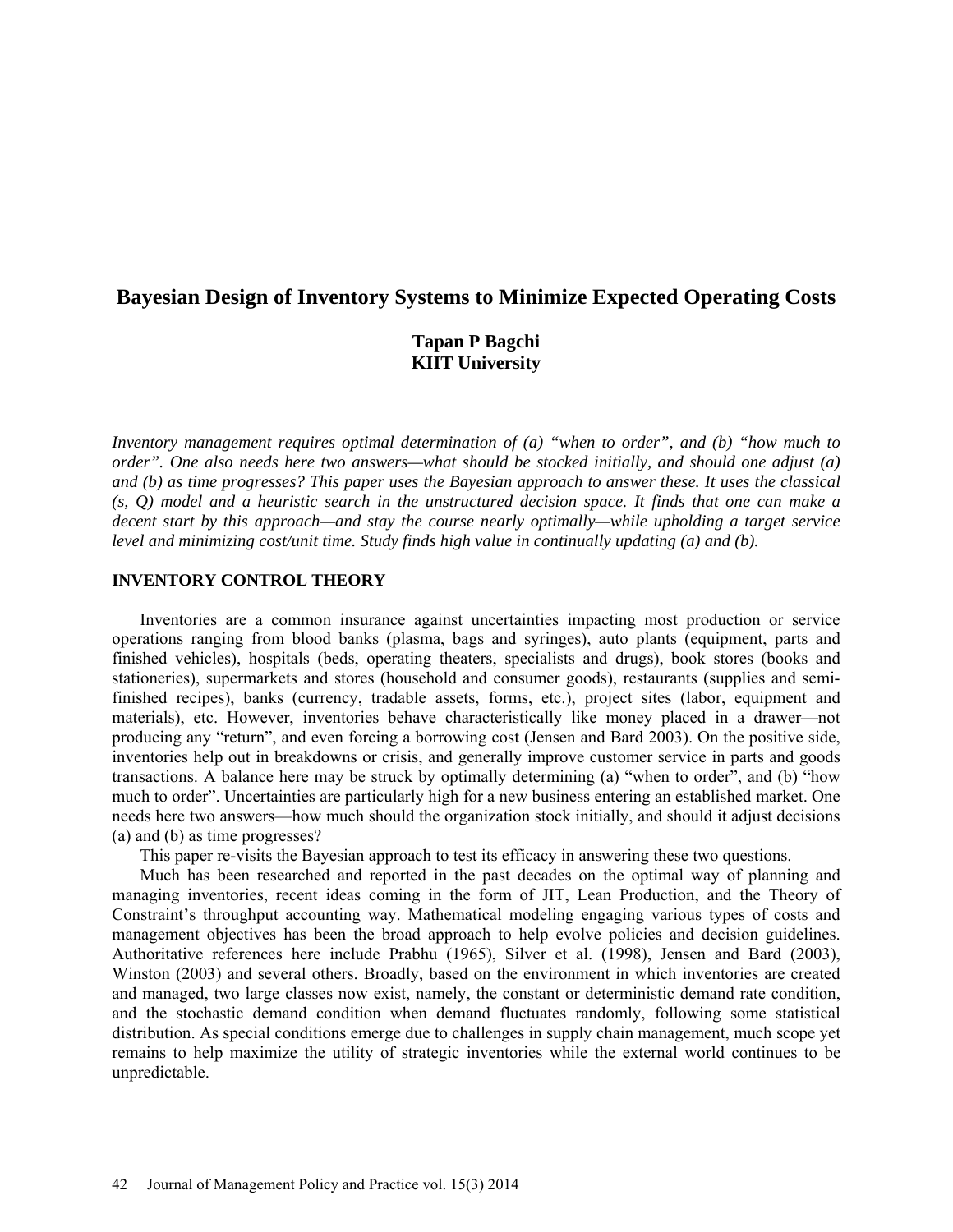This paper is organized as follows. This section recalls the salient approaches to handle inventories optimally. Section 2 summarizes the features of the (*s, Q*) model, an effective approach to minimize costs as well as sustain customer service when demand is random, but controlled by a stationary distribution. Section 3 reports inferences drawn from certain computational experiments conducted with this model. Section 4 introduces the Bayesian approach of continually inferring the true characteristics of demand, and the gradual reduction of uncertainty about the true demand. Section 5 incorporates Bayesian learning into the challenge of keeping the operating values of the decision parameters *s*, the reorder point, and *Q*, the order quantity near optimal. This would keep the total expected inventory management cost minimum as time progresses. Section 6 lists the conclusions.

### **IDEALIZATION OF PRODUCT OR SERVICE DEMAND**

Inventory modeling, now incorporated into the broad collection of mathematical methods to apply scientific approaches to decision making in stock management, attempts to idealize several aspects of the reality of stocking materials, parts and goods—to make the solution tractable. Simplifications are done, for instance, when one assumes that demand is constant and deterministic. The other extreme is when not only it is random, but even nonstationary (Graves 1999). To produce tractable solutions a large collection of approaches have been proposed (Silver 1981, Winston 2003). This body of knowledge may be divided into the nature of the demand (deterministic and stochastic), the decision period, the nature of the product involved, as well as other aspects. For the purpose at hand, demand is assumed to be stochastic, continuing indefinitely over multiple periods. But broadly, analysis has been split into two classes based on the nature of demand fluctuation as follows.

#### **Deterministic Demand Condition**

One way to deal with the chaotic behavior of market demand is to take the first stab—assume that products are demanded at a *uniform* (constant,  $= a$ ) rate as time progresses. Indeed this was the basis for developing perhaps the first quantitative representation of the inventory manager's decision space, leading to the celebrated EOQ model of inventories. The object here was to set up cost models incorporating the two earlier stated questions (a) and (b)—when to order new stock, and how much to order—to sustain the business. Ordering cost, Setup cost, product cost, holding cost, shortage (back order) cost, etc. were identified as the relevant constituents, leading to the optimal (minimum cost) value for the order quantity *Q*. This optimal order quantity is called the *Economic Order Quantity* (EOQ) as it helps minimize the total cost comprising the setup cost, product cost and holding cost. The correct time between the placement of orders here is  $Q/a$ , which avoids excess inventory piling up or stock outs due to late receipts. By far, devised some 70 years back, the EOQ model remains the backbone of many "modern" inventory management systems and ERP packages, even if it is known that demand itself is rarely constant—it fluctuates with time, seen frequently to follow the Poisson or other similar distribution (Tersine 1994).

#### **Stochastic Demand Condition**

When uncertainty dominates demand conditions, it becomes difficult to determine how much to order and when to order, so as to keep customer service level sufficiently high while also minimizing the total expected operating cost per unit time. When the quantity ordered is too small, one may lose sales. On the other hand, if the order size is too high, sold quantities many not consume the stock completely and the excess may remain for considerable time tying up working capital, space, etc. and entailing housekeeping, insurance, etc. Researchers have addressed this situation using probabilities. Thus several well-formulated models and their solutions have been developed to address what we call the *stochastic demand* case. Prominent are the single period stochastic model, the (*s, S*) model, and the (*s, Q*) model, descriptions being given in Silver et al. (1998), Jensen and Bard (2003) and Winston (2003).

It is argued by Murray and Silver (1966) that initially one would have a great uncertainty concerning the sales potential of an item but would have the opportunity to develop a better feel for this uncertainty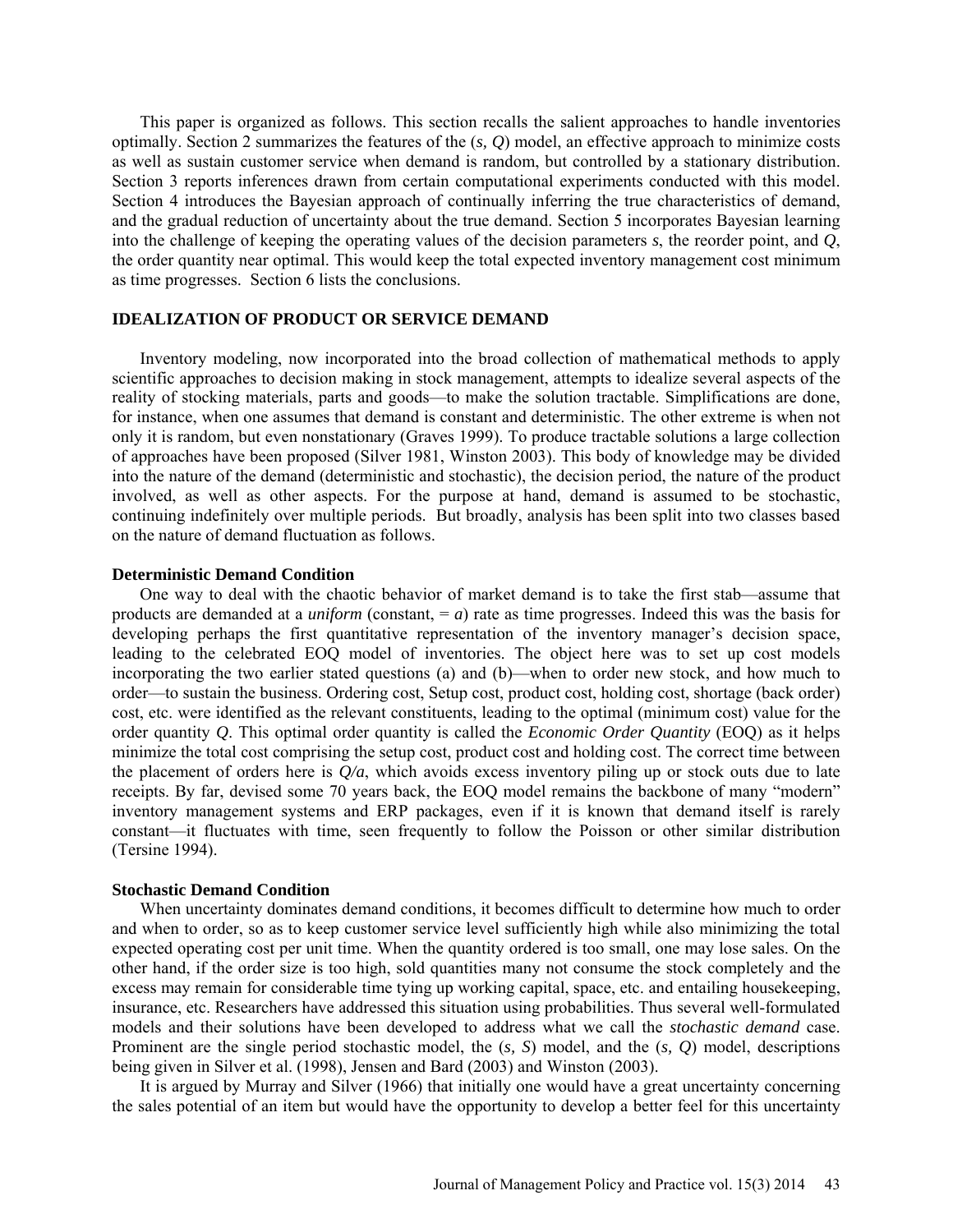as actual sales become known. *Learning*, in the decision theoretic sense, is the process of basing one's initial decisions on an informed or inspired guess to start one's business, and subsequently updating that initial guess by some rational logic—to assure optimality of future decisions. Various approaches have been proposed to assist one in structured learning, good examples being the construction of econometric models, Bayesian models in management science, and Neural Nets. Econometric models generally use historical data to produce statistical estimates of such quantities as product or service demand, while neural networks use a training-validation-testing approach to help learning to occur about the future possible course of a datum of interest (here demand).

The Bayesian approach of learning or adaptation to help develop a better sales forecast appears to have been used first by Murray and Silver (1966). They used Bayes' Rule to adaptively change the distribution of sales and Dynamic Programming to show how decisions may be thus improved. Other studies that have used adaptation-aimed learning in inventory design/operation problems include Sharma et al. (2001), Huh et al. (2009), Huh et al. (2010), and others. Few however have directly addressed the assessment of the potential benefits of Bayesian adaptation/learning of the stochastic demand condition. The exception appears to be the work of Azoury and Miller (1994), who provide a comparison of the optimal ordering levels of Bayesian and Non-Bayesian *n*-period nondepletive inventory models. They show that the quantity ordered under the non-Bayesian policy would be greater than or equal to that under a Bayesian policy. Aside from such applications of learning in managing inventories better, Bayesian methods have been used also to design queuing systems with initially unknown demand (see Bagchi and Cunningham (1972) and Morales et al. (2005) who utilized posterior probabilities of arrivals with the assumption of stationarity of the distribution imposed). For the present study we propose the question,

## *Can the Bayesian learning logic (prior*  $\rightarrow$  *prior + data*  $\rightarrow$  *posterior) of observing and updating stochastic information help reduce the total expected cost for operating an inventory management system?*

As detected by Azoury and Miller (1994) for the *n*-period nondepletive inventory model, we anticipate that for the popular (*s, Q*) policy, the Bayesian approach would let one see how the successive incorporation of new data would improve decisions (reduce the total expect cost (EC) and/or improve service level) as *Q\** and *s\** are continually updated with accumulating demand data. Besides, one would also like ask: up to what point such updating would be meaningful? We expect that that answer may depend on the estimated unknown but stationary demand rate for that might require meeting certain minimum sample size. How long should one sample demand (*X*) might depend on the cost of the effect of using non-optimal rather than a near-optimal EC (see Levi et al. 2007). We shall not probe this here.

To study these we use a well-developed stochastic demand inventory model from the literature—the (*s, Q*) model. This model incorporates safety stock into the reorder stock level (*s*) and uses an optimum constant quantity *Q* to size release of an order every time the current stock level touches or falls below *s*. The optimum combination of *s* and *Q* minimizes the total expected inventory operating cost per unit time (Silver 2007).

## **THE (***s, Q***) INVENTORY MODEL**

This section is based on the material in Chapter 25 of Jensen and Bard (2003) as it aims to recall the essential and relevant relationships among inventory quantity *z*, the decision variables *s* and *Q*, and costs, to help proceed to the analysis that follows in the rest of this paper. In the present case we assume that only a single item is being stocked and sold whose inventory is to be managed to keep the expected total cost minimum, the total cost comprising holding, replenishment and stock out costs. Winston (2003) also discusses this case.

Ordering too much or too little or at the wrong time can disrupt the optimal control of inventory, an event easily caused by uncertainty or randomness in demand. In such cases the deterministic approach clearly does not minimize the expected total cost.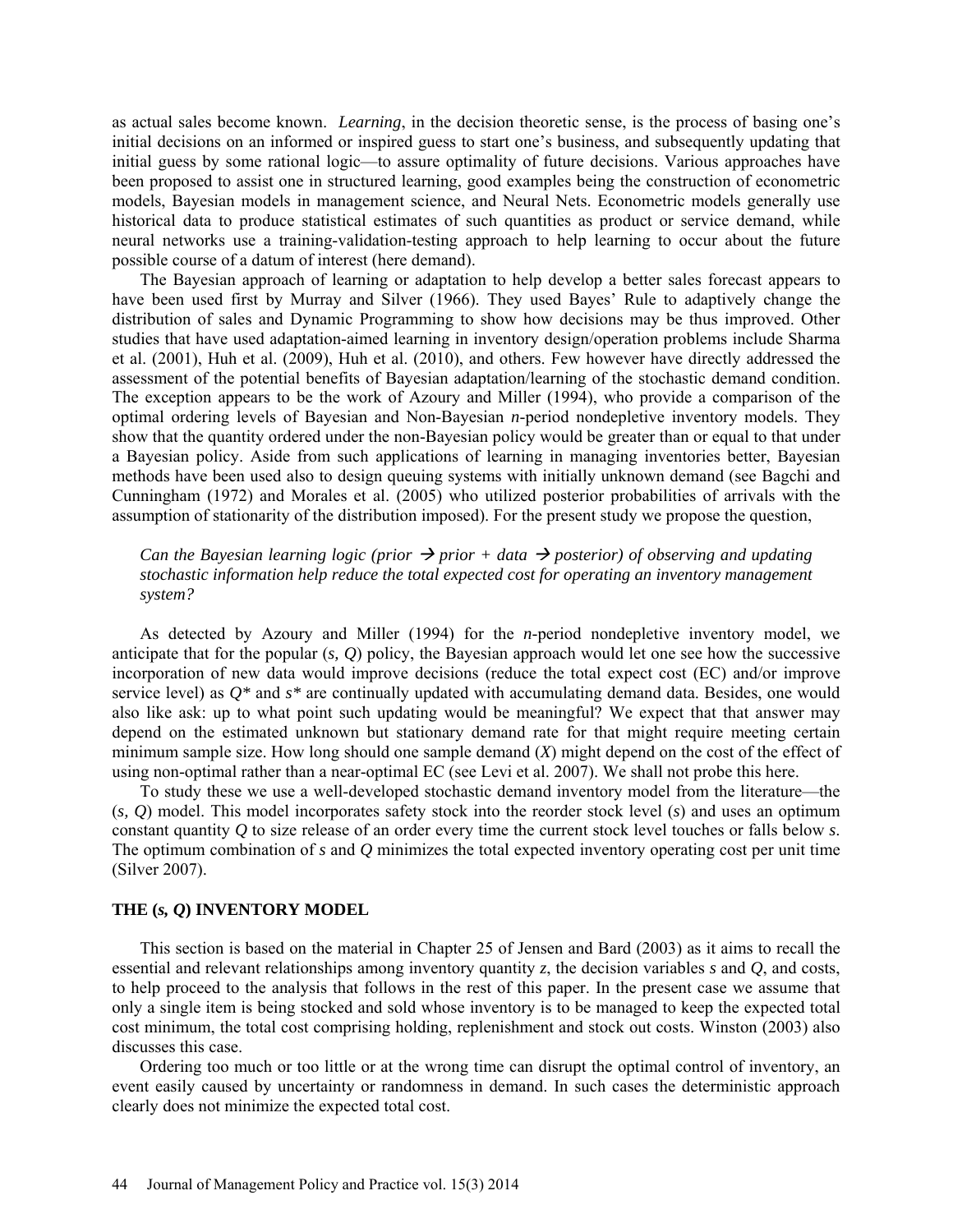At some instant of time if inventory level is z, then the probability of shortage  $(P_s)$ , the probability of excess  $(P_e)$ , the expected shortage  $(E_s)$  and expected excess  $(E_e)$  are, respectively,

$$
P_s = P[x > z] = 1 - F(z)
$$
  
\n
$$
P_e = P[x \le z] = F(z)
$$
  
\n
$$
E_s = \int_z^{\infty} (z - x) f(x) dx \quad \text{(for continuous demand x)}
$$
  
\n
$$
E_s = \sum_z^{\infty} (x - z) P(x) \quad \text{(for discrete demand x), and}
$$
  
\n
$$
E_e = z - \mu + E_s
$$

The (*s, Q*) inventory management policy is adopted in the present paper to serve as the test bed to probe our research question. In this case demand is stochastic. This policy first determines the optimum values  $(s^*$  and  $Q^*$ ) for the reorder point  $(s)$  and the order quantity  $(Q)$  and then monitors the level of inventory continuously through the repeated execution of order cycles. An order of size *Q\** is placed the moment the current inventory level *z* touches  $s^*$ . The order (quantity =  $Q^*$ ) is received after lead time *L* and it immediately replenishes the stock.

The optimum parameters  $s^*$  and  $Q^*$  are found as follows. When *L* is small compared to the expected time required to exhaust *Q*, only 1 order would be outstanding. (In practice a plant may place multiple orders on a vendor when expediting becomes ineffective, but we do not consider this case here.) An order cycle here is the time between two successive order receipts. If *a* and *L* respectively represent the average demand rate and lead time, then the mean demand during lead time is μ = *aL*. The reorder point being *s*,  $P_s$  is  $1 - F(s)$ , and the system's service level (fraction of demand during lead time that is met) is  $1 - P_s =$ *F(s).* The safety stock (excess stock beyond  $\mu$ ) will thus be  $SS = s - \mu$ . The general solution for the (*s*, *Q*) policy for this situation has been given by Jensen and Bard (2003) as follows.

If the per SKU unit holding cost is *h* per unit time, then

Expected holding cost/unit time =  $|h| \leq + s - \mu$ J  $\left(\frac{Q}{-}+s-\mu\right)$  $\setminus$  $\left( \frac{Q}{s} + s - \mu \right)$ *a <sup>Q</sup> <sup>h</sup>*

The time between orders is a random variable with mean of *Q*/*a*. If the cost of replenishment per order (or the order cost) is *K* then the expected replenishment cost/unit time is

Expected replenishment cost/unit time =  $(Ka/Q)$ 

If the expected shortage cost per order cycle is  $C_s$ , then the expected shortage cost/unit time will be  $C_s/(Q/a) = C_s a/Q$ . The general model for the expected total cost/unit time for the  $(s, Q)$  policy will be

$$
EC(s, Q) = h\left(\frac{Q}{a} + s - \mu\right) + \frac{Ka}{Q} + \frac{a}{Q}C_s\tag{1}
$$

Equation (1) gives the general expression for the expected total cost/unit time for an inventory system being operated by the (*s, Q*) policy. In order to optimize it we may utilize the two decision variables—*s*, the reorder point, and *Q*, the quantity ordered in each order cycle. Analytically, (1) may be partially differentiated with respect to *s* and *Q* and the derivatives equated to zero. Doing this yields two conditions that simultaneously characterize the two optimal values  $Q^*$  and  $s^*$ . These conditions are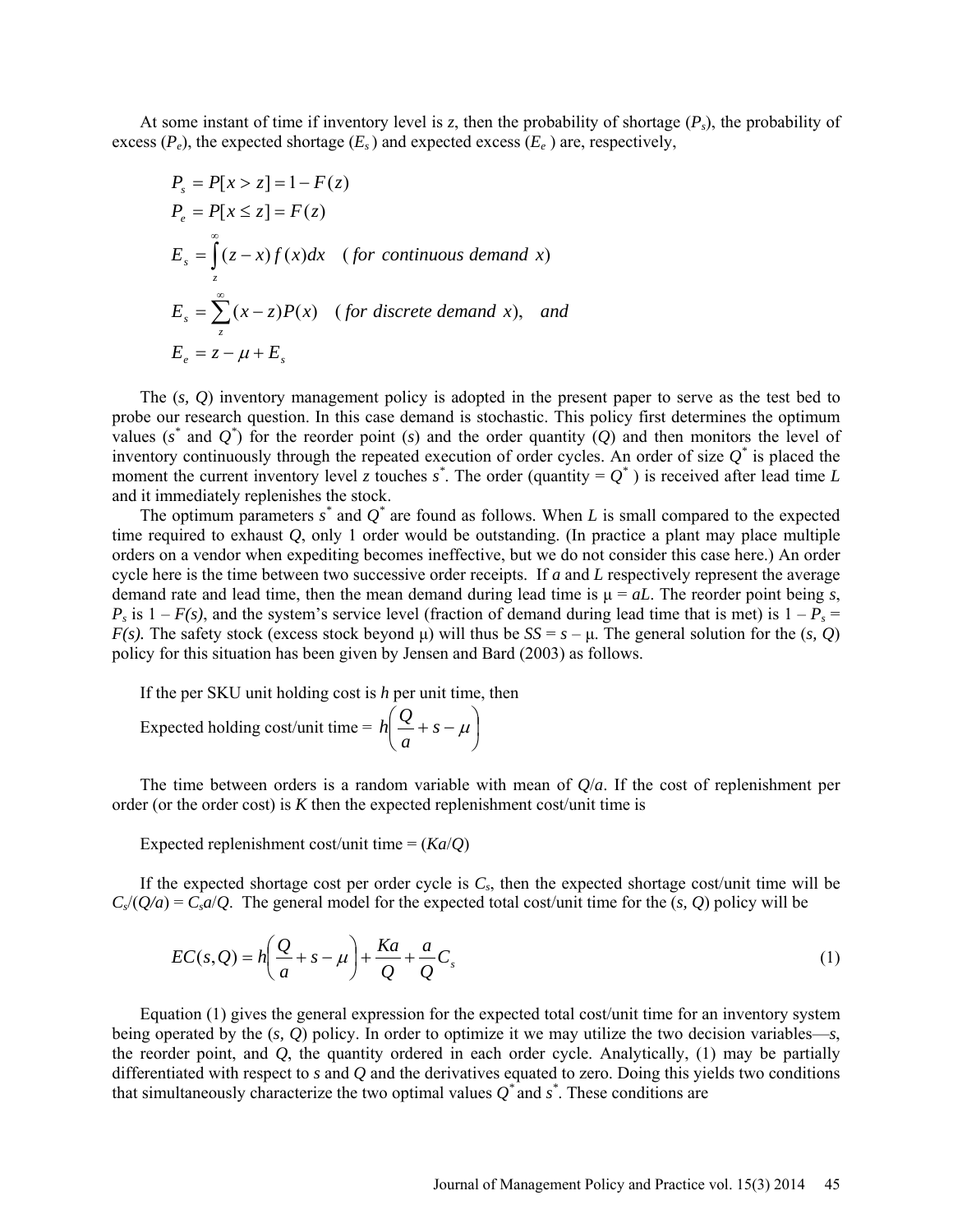$$
Q^* = \sqrt{\frac{2a(K + C_s)}{h}}
$$
 (2)

and

$$
\frac{\partial C_s}{\partial s} = -\frac{hQ}{a} \tag{3}
$$

Peterson and Silver (1979) have enlisted several special cases for obtaining the optimal values *Q\** and  $s^*$ . The first case assumes that a constant cost  $\pi_1$  is expended whenever a stock out event occurs. This assumption gives us a quick way to evaluate  $C_s$ —the expected shortage cost/order cycle. This is

$$
C_s = \pi_1 P[x > s] = \pi_1 \int_s^{\infty} f(x) dx = \pi_1 [1 - F(s)] \tag{4}
$$

Equation (3) may be now utilized since we have  $C_s$  expressed in (4) as a function of *s*. Thus

$$
\frac{\partial C_s}{\partial s} = -\pi_1 f(s^*) = -\frac{hQ}{a} \tag{5}
$$

which gives

$$
f(s^*) = \frac{hQ}{\pi_1 a} \tag{6}
$$

with

$$
C_s = \pi_1 (1 - F(s^*) \tag{7}
$$

Equation (6) helps link  $s^*$  with  $Q^*$  via (2).

Note here that seeking a solution to the (*s, Q*) policy problem by simultaneously solving (2), (6) and (7) for arbitrary demand distribution F(s) is not trivial.

A variant of the constant cost  $\pi_1$  *per stock out event* is a cost  $\pi_2$  incurred for *every unit short* in a stock out. Then the expected shortage cost/order cycle will be dependent on how many units are expected to be shorted in each order cycle (*Es*). Here,

$$
E_s = \int_s^\infty (x - s) f(x) dx
$$

and therefore  $C_s = \pi_2 E_s$ . This gives

$$
\frac{\partial C_s}{\partial s} = -\pi_2 \int_s^\infty f(x) dx = -\pi_2 (1 - F(s))
$$
\n(8)

Combining (3) and (8) one obtains

$$
\frac{\partial C_s}{\partial s} = -\pi_2 (1 - F(s)) = -\frac{hQ}{a}
$$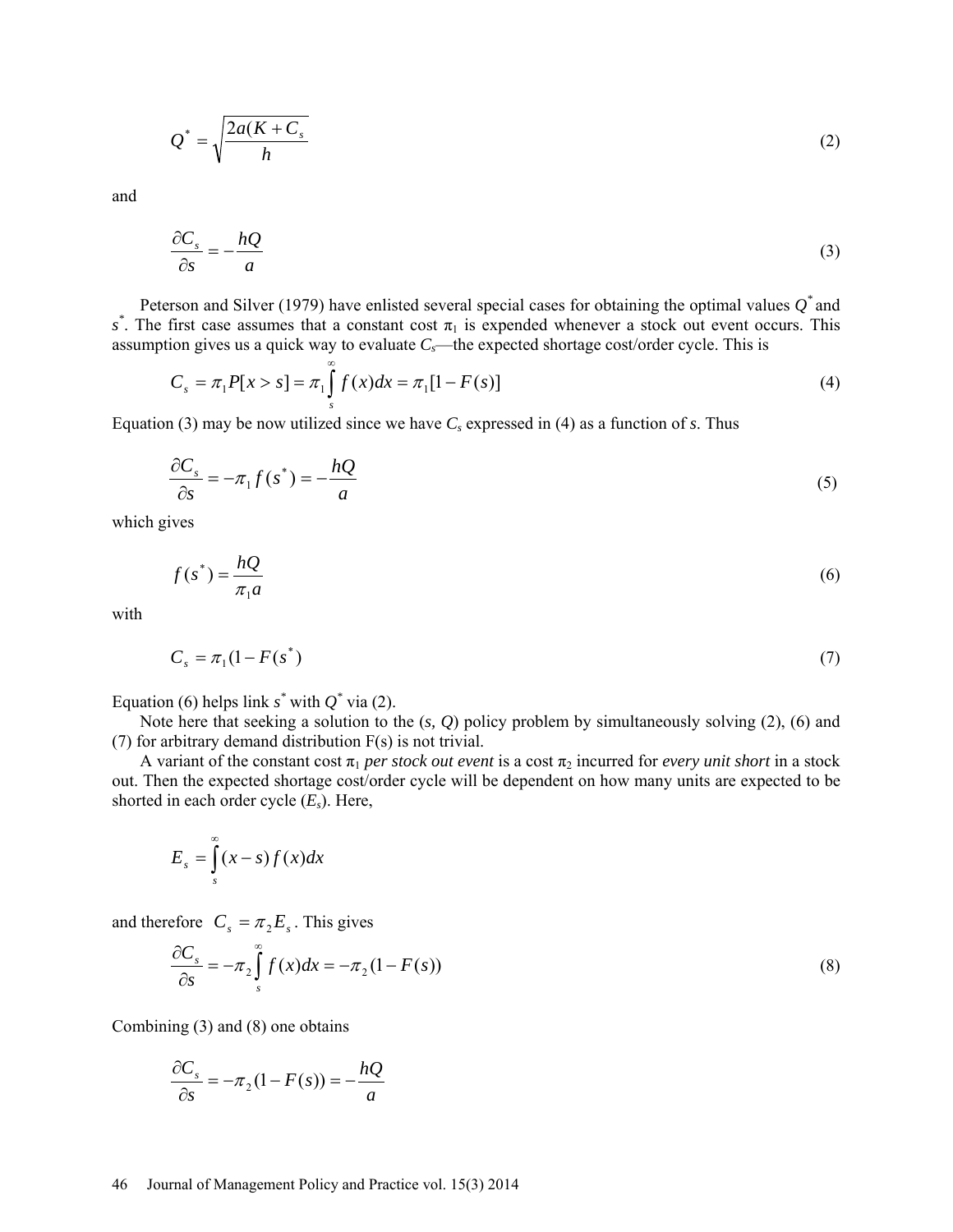which for a specified order quantity  $Q$  gives the condition for the optimal reorder point  $s^*$  as follows.

$$
F(s^*) = 1 - \frac{hQ}{\pi_2 a} \tag{9}
$$

The optimum decision  $(s^*, Q^*)$  is the combination of *s* and *Q* that minimizes EC given by (1).

## **VALIDATION OF THE HEURISTIC METHOD OF MINIMIZING EC(***s, Q***) BY MANIPULATING** *s* **AND** *Q*

The Expected Total Cost/unit time (EC) of operating the inventory system given by (1) is a non-linear function of the two decision variables *s* and *Q*. To optimize (minimize) EC Jensen and Bard (2003) use an iterative procedure (Example 13, Jensen and Bard, 2003). We use this example, which uses a cost  $\pi_2$ incurred for *every unit short* in a stock out to compare a heuristic method that Solver® in Excel 2007 uses with the Jensen-Bard iterative procedure. (We made a typographic correction in the Jensen-Bard text. In Example 13 Density  $\varphi$ (.) was changed to CDF  $\Phi$ (.), to be consistent with Equation 43 in Jensen-Bard.) This example uses the following cost and demand data: Lead time  $L = 1$  week = 0.25 month, Monthly demand  $a = 100$  units/month, normally distributed with variance = 400, giving lead time demand  $\sim N(25)$ , 10<sup>2</sup>); Holding cost *h* = \$10/unit-month; Cost expected for every unit short in a stock out event  $π2 = $200$ per unit backordered; and Order cost  $K = $800$ . Note that in this example, mean demand during lead time  $\mu = a/4 = 25$  and the standard deviation of demand during lead time  $\sigma = 10$ .

To find optimal *Q\** and *s \** together, Jensen and Bard used an iterative procedure that initially assumed  $C_s = 0$  and then successively found *Q*, *s* and the next  $C_s$ , and then repeated this till *Q* and *s* appeared converged. The answers after three iterations were  $Q^* = 130.9$  and  $s^* = 40.1$ . The present work used the Solver analysis option built in Excel® (Solver 2012). A computational Add-in to Excel®, Solver uses a hybrid of classical, metaheuristic and evolutionary algorithms to produce near-optimal solutions. The answers reached by Solver were  $Q^* = 127.48$  and  $s^* = 40.34$ . With this being a satisfactory validation of the Solver-based approach to optimize (*s, Q*), we used Solver rather than iteration in this work. In computations we used Equation (2) for  $Q^*$ ,  $\Phi(k_s) = 1 - hQ/(a \pi^2)$ , and  $C_s = \pi^2 \sigma [\phi(k_s) - k_s(1 - \Phi(k_s))]$ . The factor  $k_s$  determines the service level, and the optimal reorder point by the relationship  $s^* = \mu + k_s \sigma$ .

### **PRELIMINARY INFERENCES FROM COMPUTATIONAL EXPERIMENTS WITH (***s, Q***)**

In order to prepare now for investigating whether the Bayesian approach would let one see how the successive incorporation of new data would improve decisions (reduce the total expect cost (EC) or improve service level) as  $Q^*$  and  $s^*$  are continually updated, we set up the following machinery:

Owing to the non-linear and complex nature of the expressions (1) through (9) we used an orthogonal array experimental computational framework to first determine the sensitivity of the two performances (responses)--% service level and total expected cost. For this we selected two working levels for each of the factors—monthly demand (*a*), holding cost (*h*), shortage cost  $(\pi 1)$  and order cost (*K*) as shown in Table 1, and a  $L_8$  array (Montgomery 2008). Table 1 and Figures 1 and 2 show the results. The following inferences may be drawn:

- Optimal Order Quantity  $Q^*$  is responsive to *a*, *h* and *K*, but only mildly to shortage cost  $\pi$ 1.
- Service level seems to be robust relative to most factors considered in the region of the cost parameters studied. It is closely related to the setting of the reorder point *s \** .
- Total Expected Cost/unit time is relatively robust with respect to shortage cost per stock out event π1, *but* sensitive to *a*, *h* and *K*.

These deductions—typically unavailable to the inventory manager—suggest that it would be wise to spend effort in *optimally setting* the reorder point  $s^*$  and order quantity  $Q^*$  before one sets out to declare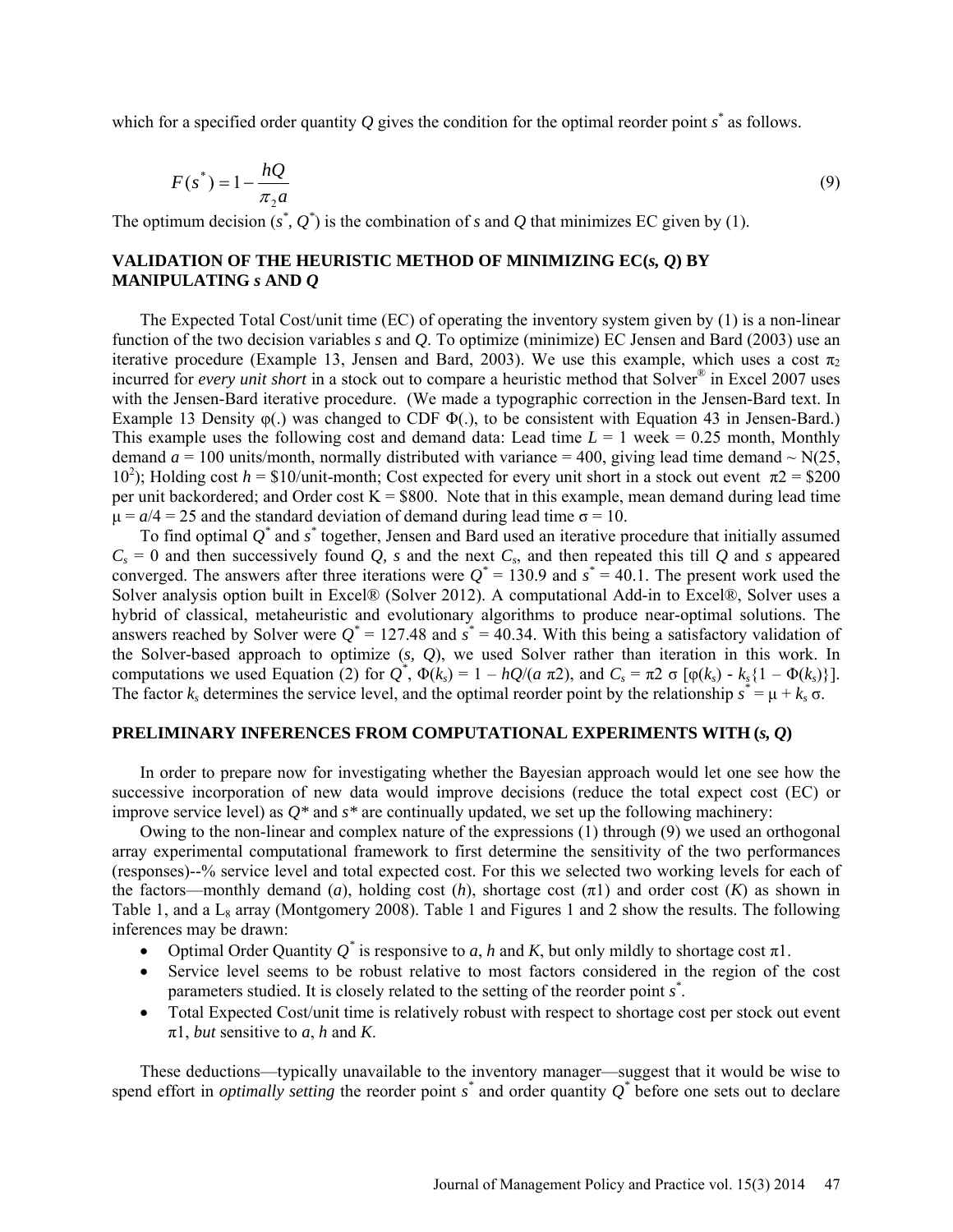the operational policies of an inventory system to cope with stochastic demand. In one sense, this information is similar to the *relative robustness* of the total operating cost/unit time to EOQ for a deterministic inventory system. Limited generalization of such deductions may be attempted in a given cost-demand scenario to assess how accurately the parameters  $a, h, K$  and  $\pi$ 1 need to be estimated, to assure minimum cost operation of the inventory system. In this study we focus on the factor with perhaps the highest uncertainty—the stochastic nature of *X*, the demand per unit time.

### **TABLE 1**

## **AN L8 COMPUTATIONAL EXPERIMENT TO UNCOVER THE SENSITIVITY OF SERVICE LEVEL AND TOTAL EXPECTED COST OF AN (***s, Q***) INVENTORY SYSTEM**

| Orthogonal         | a Units |    |         |     |       |       | %Service | <b>Total Expected</b> |
|--------------------|---------|----|---------|-----|-------|-------|----------|-----------------------|
| <b>Experiment#</b> | /month  | h  | $\pi$ 1 | K   | $s^*$ |       | Level    | Cost/unit time        |
|                    | 50      | 5  | 500     | 400 | 19.25 | 91    | 97.2     | 488.76                |
|                    | 50      |    | 1000    | 800 | 19.88 | 127.9 | 98.2     | 676.6                 |
|                    | 50      | 10 | 500     | 400 | 18.56 | 64.9  | 95.7     | 709.93                |
| 4                  | 50      | 10 | 1000    | 800 | 19.25 | 91    | 97.2     | 977.51                |
|                    | 100     |    | 500     | 800 | 33.61 | 181.2 | 95.74    | 949.29                |
| 6                  | 100     |    | 1000    | 400 | 36.22 | 128.4 | 98.76    | 698.3                 |
|                    | 100     | 10 | 500     | 800 | 32.51 | 129.1 | 93.35    | 1366.1                |
|                    | 00      | 10 | 1000    | 400 | 35.41 | 91.5  | 98.13    | 1019.2                |

**FIGURE 1 SENSITIVITY OF OPTIMAL REORDER POINT (***s \** **), ORDER QUANTITY (***Q\** **) TO MONTHLY DEMAND RATE AND COSTS**

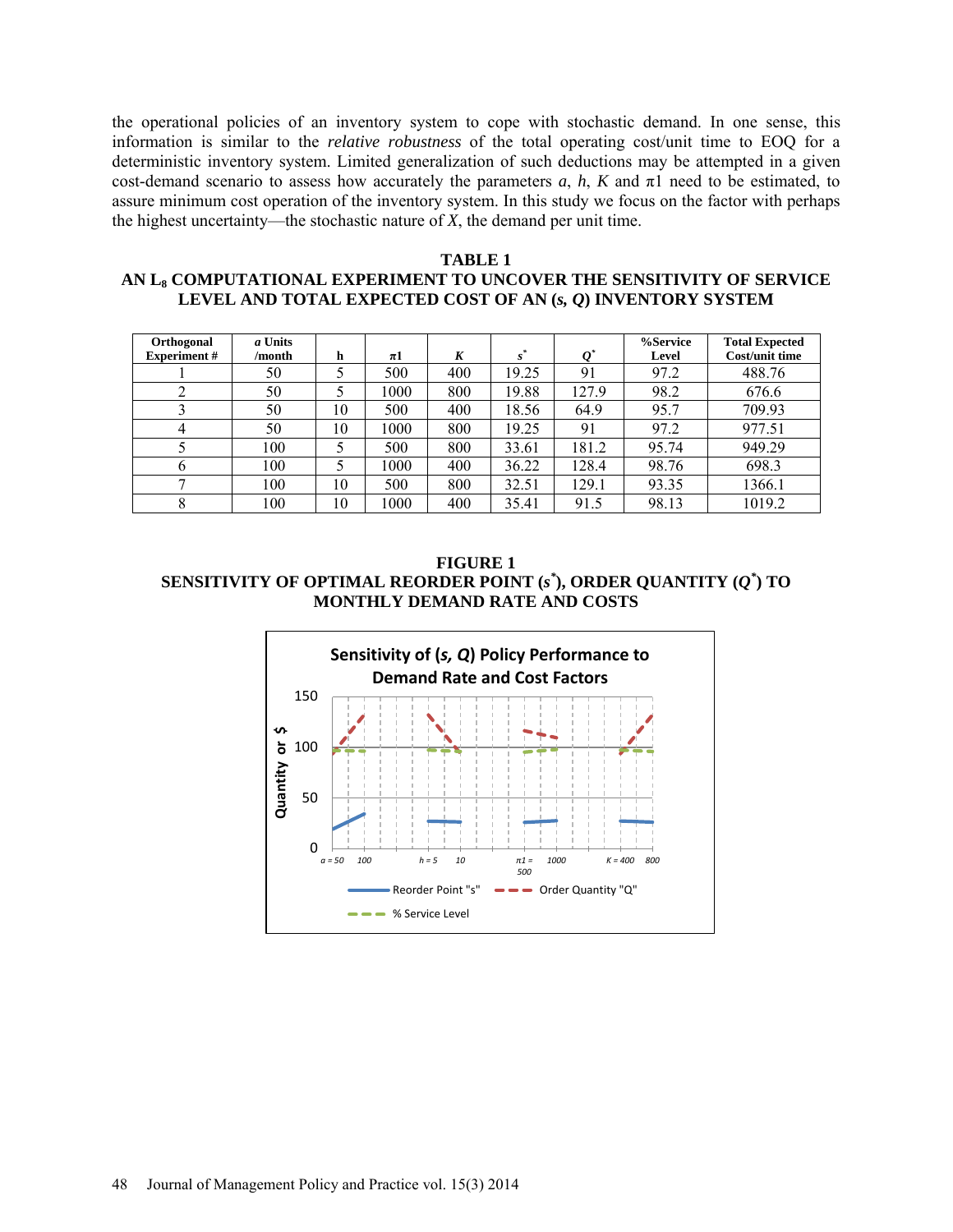### **FIGURE 2 SENSITIVITY OF EXPECTED TOTAL COST/UNIT TIME TO MONTHLY DEMAND RATE AND COSTS**



#### **The Demand Distribution**

The demand scenario being stochastic, the demand/unit time is a random variable (*X*), which may be discrete, or continuous. For calculating safety stocks, the majority of stochastic demand models assume the demand during lead time to be normally distributed. Whereas Jensen and Bard (2003) have also used the normal distribution to illustrate the use of the models in determining *s* and *Q* in their writing, in the present work we engage the well-justified Poisson distribution (Tersine 1994) for demand. When individual demand events occur independently, the demanded quantity being discrete, one may reasonably assume the underlying distribution to be Poisson. If the average demand rate is *a* (units of SKD per unit time), then for any time interval t the expected demand is at, and

$$
P(x) = \frac{(at)^x e^{-(at)}}{x!}
$$

*P(x)* can be approximated by a normal distribution with mean  $\mu = at$  and standard deviation  $\sigma = \sqrt{at}$ .

#### **BAYESIAN LEARNING AND INFERENCING**

Generally, the data given to the decision maker is obtained from past history; it is not in his control. It is not possible to design experiments either to obtain this information. Indeed many inventory design problems involving uncertainty are frequently tackled using historical or subjective data. Though somewhat bothersome for practitioners, Bayesian inferencing of such uncertainty would be specially suited when learning is expected to be taken advantage of to aid the system to improve its performance, because in such learning the existing or prior knowledge can be updated as new data is accumulated, yielding posterior inferences. Unless the situation is dynamic that must be adapted to to sustain optimality, the assumption of stationarity is generally made to keep the analysis straightforward (Graves 1999). In the present case also we assume stationarity; specifically, the parameters that control the distribution of demand are assumed to be unknown, but stationary.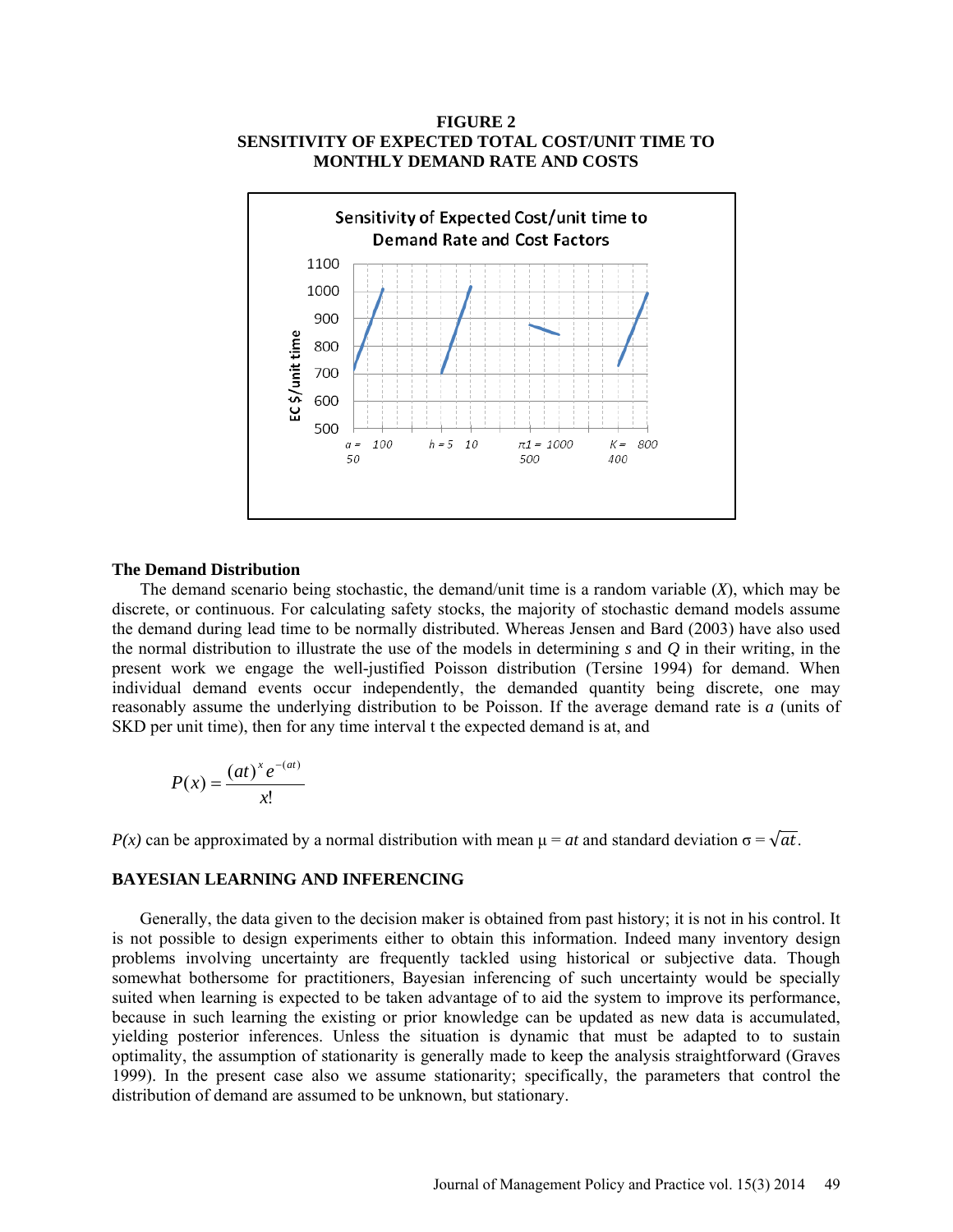Since the Bayesian learning logic (*prior*  $\rightarrow$  *prior* + *data*  $\rightarrow$  *posterior*) follows the path of presupposing information, observing the phenomena and then repeatedly updating stochastic information, it is important here to select an appropriate subjective probability function for the "prior". Indeed it is often difficult to find a suitable family of prior distributions that would help one to capture the decision maker's subjective belief, and also be algebraically workable to produce the "posterior" as new data is received. In theory this is done by deriving the posterior density from the likelihood function and the prior density, and deriving the distribution of the reduced-form parameters from the initial information on the unknown parameters controlling the stochastic process (here the random occurrence of demand).

For the present case, therefore, demand is being assumed to be random, Poisson distributed with an unknown parameter (average rate) *λ*/unit time. This assumption has two advantages: First, the Poisson distribution is often quite realistic when the quantities demanded are random and independent of earlier and future demands. Secondly, from analytical point of view, the Bayesian prior-posterior *conjugate family* (Raiffa and Schlaifer 1961) of the distribution of the possible values of *λ* is Gamma, a twoparameter distribution that is convenient to update. However, we note that this is not a major restriction— Bayesian inference may be performed using stochastic simulation of the process also (Morales et al. 2005).

#### **The Bayesian Learning Framework**

Poisson being the assumed distribution controlling demand with an unknown stationary rate *λ*/unit time, we will treat this uncertainty as a prior probability distribution, to be updated as a posterior distribution on the basis of new demand data as observed. The conjugate prior distribution for the Poisson rate parameter is the Gamma distribution with two parameters  $\alpha$  and  $\beta$ , the density function being

$$
Gamma(x) = \frac{\beta^{\alpha}}{\Gamma(\alpha)} x^{\alpha - 1} e^{-\beta x}, x \ge 0, \alpha > 0, \beta > 0
$$
  
where  $\Gamma(\alpha) = \int_0^{\infty} t^{\alpha - 1} e^{-t} dt$ .

In Bayesian statistics, the Gamma distribution is used as a conjugate prior (Raiffa and Schlaifer 1961) distribution for various types of rate parameters, such as the *λ* of an exponential distribution or a Poisson distribution. The Gamma distribution has a mean of  $\alpha/\beta$ , variance  $\alpha/\beta^2$  and it is known to be flexible in shape. The interpretation is as follows: There are  $\alpha$  total occurrences in β time intervals. Updating the Gamma prior is straightforward. For instance, if *r* quantities are demanded from the inventory in a time period of length *t*, the posterior density of  $\lambda$  will be a Gamma distribution with  $\alpha' = \alpha + r$  and  $\beta' = \beta + t$ . The maximum likelihood estimated of  $\lambda$  is obtained from the posterior mean

$$
E(\lambda) = \frac{\alpha + r}{\beta + t}
$$

 $\overline{0}$ 

This posterior mean  $E(\lambda)$  approaches  $\lambda_{MLE}$  in the limit as  $\alpha \to 0$  and  $\beta \to 0$ . In the present application our intention will be to start with some reasonably assumed prior value of Poisson demand rate  $\lambda$  (=  $\alpha$ /β) and then continually update it using *r* (the demand observed in the time span *t*) as time *t* progresses.

The Bayesian approach to updating modeling parameters, such as the random demand that an inventory should be capable of satisfying, gives us a way around a special decision problem. In many such cases the object is to make the best decision on the basis of a given set of data (Lancaster 2004). This data may be available from past history, or it may be produced by conducting some special statistical experiments. What if there is no such history available, or there is no opportunity to conduct the desired experiments? As said above, the Bayesian approach begins with an assumed prior about the decision environment, and then by using a learning logic (*prior*  $\rightarrow$  *prior* + *data*  $\rightarrow$  *posterior*) follows the path of pre-supposing information, observes the phenomena and then repeatedly updates the information at hand (see Brown and Rogers 1972, Aronis et al. 2004, Morales et al. 2005).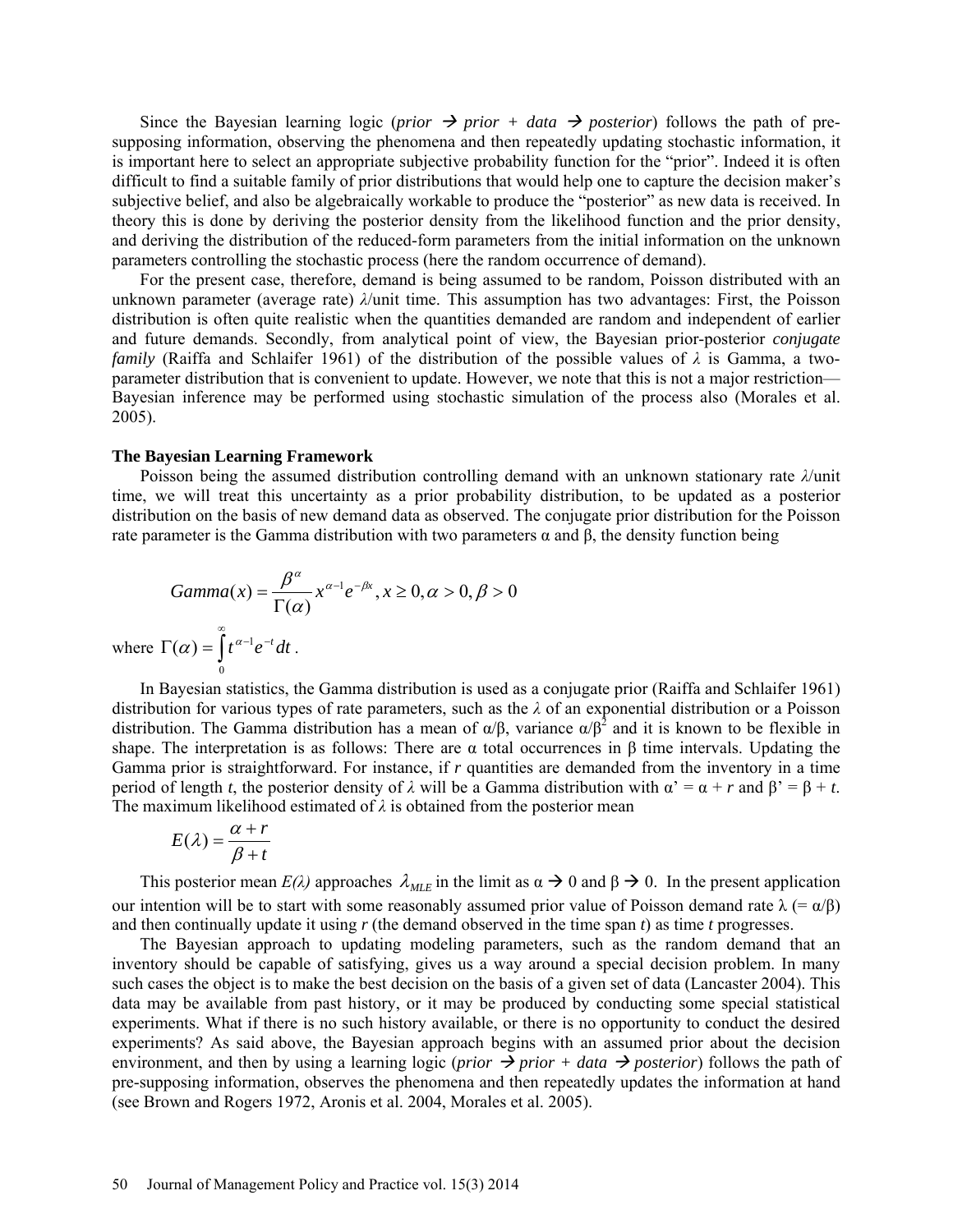## **FIGURE 3 TRACE OF CONTINUALLY UPDATED POSTERIOR MEAN ESTIMATES PRODUCED BY SUCCESSION OF SAMPLES DRAWN FROM A SIMULATED POISSON DISTRIBUTION WITH** *λ* **= 100**



Figure 3 and Table 2 display the effect of updating the maximum likelihood estimate of the mean demand of a Poisson distribution. In this case a Poisson demand process with true mean demand (*λ*) of 100 units/month was observed (simulated) in succession of months 1, 2, 3, … etc. and the estimates of the posterior along with the ±95% limits of this estimate was calculated. The prior of *λ* was assumed to be a Gamma( $\alpha = 5$ ,  $\beta = 1$ ) distribution with an average of 5 units/month. The simulated monthly demands are shown in the second column (ki) of Table 2. Continual updating of the estimated value of *λ* produced a 95% confidence band for *λ* as (96.81, 100.77) after 100 updates. Clearly, another assumed value of the prior would produce another trace of estimates. But it can be assured based on the standard deviation of the estimated *λ* that they would all eventually converge toward the true demand as time *t* increases.

## **REGULAR BAYESIAN UPDATES OF DEMAND RATE HELP KEEP TOTAL EXPECTED COST NEAR MINIMUM**

It is clear from the foregoing section that when demand is unknown and stochastic, the original assumption about demand shifts gradually toward the true demand when the estimate of the true demand is suitably updated. One method for accomplishing this would be to incorporate Bayesian learning. This section adds in Bayesian learning into the (*s, Q*) policy to help evaluate the utility of doing this. Such learning would help in moving the operating values of the two decision parameters—*s*, the reorder point, and *Q*, the order quantity—closer to their optimal values as time advances and new demand data become known. For effectively using the (*s, Q*) policy the motivation for continually adjusting *s* and *Q* therefore would be to keep the total expected inventory management cost near its minimum throughout the period for which the inventory is maintained and managed.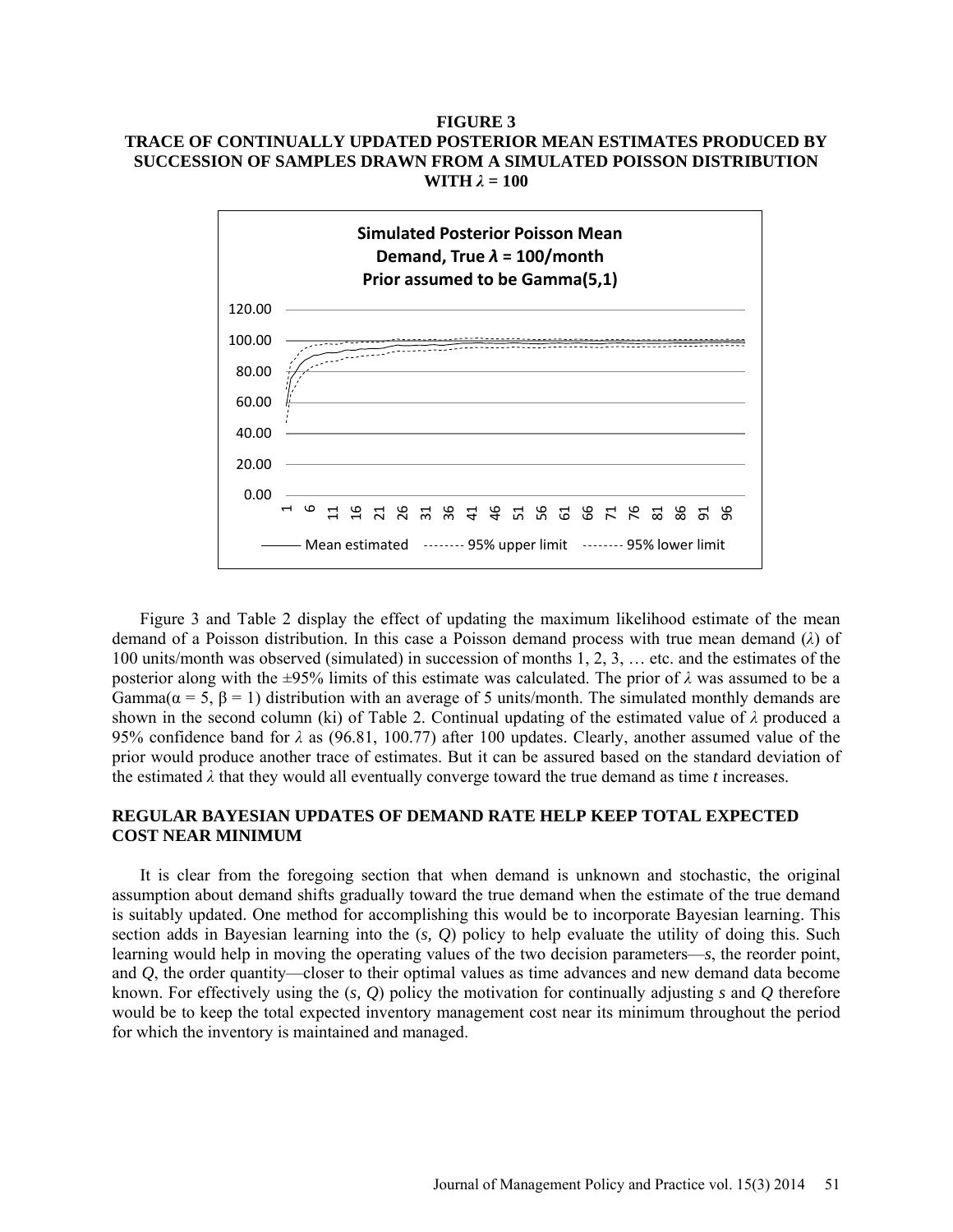### **TABLE 2**

## **100 POISSON RANDOM VALUES SIMULATED WITH** *λ* **= 100. ASSUMING A PRIOR AS A**  GAMMA $(a = 5, \beta = 1)$  DISTRIBUTION, WE COMPUTE MEAN OF THE GAMMA POSTERIOR **DISTRIBUTIONS AS MONTHLY DEMAND IS SUCCESSIVELY OBSERVED**

| Month#                | <b>Observed</b><br><b>Monthly</b><br><b>Demand</b> |              | <b>For Posterior</b><br>Gamma $(\underline{a}, \underline{\beta})$ : |                     | $\lambda$ = Mean of Gamma<br><b>Posterior</b>               | $SD =$<br>SQRT( $\underline{\alpha}/\underline{\beta}^2$ ) | <b>Upper/Lower</b><br>estimates of $\lambda$ |                    |
|-----------------------|----------------------------------------------------|--------------|----------------------------------------------------------------------|---------------------|-------------------------------------------------------------|------------------------------------------------------------|----------------------------------------------|--------------------|
| i                     | ki                                                 | Sum ki       | $\underline{\alpha} = \alpha + \text{sum ki}$                        | $\beta = \beta + n$ | $\lambda$ estimate = $\underline{\alpha}/\underline{\beta}$ | SD(2est)                                                   | $+95%$                                       | $-95%$             |
| Month 1               | 111                                                | 111          | 116                                                                  | 2                   | 58.00                                                       | 5.39                                                       | 68.77                                        | 47.23              |
| $\overline{2}$        | 111                                                | 222          | 227                                                                  | 3                   | 75.67                                                       | 5.02                                                       | 85.71                                        | 65.62              |
| 3                     | 92                                                 | 314          | 319                                                                  | 4                   | 79.75                                                       | 4.47                                                       | 88.68                                        | 70.82              |
| $\overline{4}$        | 104                                                | 418          | 423                                                                  | 5                   | 84.60                                                       | 4.11                                                       | 92.83                                        | 76.37              |
| 5                     | 102                                                | 520          | 525                                                                  | 6                   | 87.50                                                       | 3.82                                                       | 95.14                                        | 79.86              |
| 6                     | 98                                                 | 618          | 623                                                                  | 7                   | 89.00                                                       | 3.57                                                       | 96.13                                        | 81.87              |
| 7                     | 103                                                | 721          | 726                                                                  | 8                   | 90.75                                                       | 3.37                                                       | 97.49                                        | 84.01              |
| 8                     | 92                                                 | 813          | 818                                                                  | 9                   | 90.89                                                       | 3.18                                                       | 97.24                                        | 84.53              |
| 9                     | 100                                                | 913          | 918                                                                  | 10                  | 91.80                                                       | 3.03                                                       | 97.86                                        | 85.74              |
| 10                    | 99                                                 | 1012         | 1017                                                                 | 11                  | 92.45                                                       | 2.90                                                       | 98.25                                        | 86.66              |
| 11                    | 90                                                 | 1102         | 1107                                                                 | 12                  | 92.25                                                       | 2.77                                                       | 97.80                                        | 86.70              |
| 12                    | 95                                                 | 1197         | 1202                                                                 | 13                  | 92.40                                                       | 2.67                                                       | 97.80                                        | 87.13              |
| 13                    | 103                                                | 1300         | 1305                                                                 | 14                  | 93.21                                                       | 2.58                                                       | 98.37                                        | 88.05              |
| 14                    | 108                                                | 1408         | 1413                                                                 | 15                  | 94.20                                                       | 2.51                                                       | 99.21                                        | 89.19              |
| 15                    | 91                                                 | 1499         | 1504                                                                 | 16                  | 94.00                                                       | 2.42                                                       | 98.85                                        | 89.15              |
| 16                    | 94                                                 | 1593         | 1598                                                                 | 17                  | 94.00                                                       | 2.35                                                       | 98.70                                        | 89.30              |
| 17                    | 109                                                | 1702         | 1707                                                                 | 18                  | 94.83                                                       | 2.30                                                       | 99.42                                        | $\overline{90.24}$ |
| 18<br>19              | 92                                                 | 1794         | 1799<br>1901                                                         | 19<br>20            | 94.68                                                       | 2.23                                                       | 99.15                                        | 90.22<br>90.69     |
| 20                    | 102<br>95                                          | 1896<br>1991 | 1996                                                                 | 21                  | 95.05                                                       | 2.18                                                       | 99.41<br>99.30                               | 90.79              |
|                       | 96                                                 | 2087         | 2092                                                                 | 22                  | 95.05                                                       | 2.13                                                       | 99.25                                        | 90.93              |
| 21<br>22              | 101                                                | 2188         | 2193                                                                 | 23                  | 95.09                                                       | 2.08<br>2.04                                               | 99.42                                        | 91.28              |
| $\overline{23}$       | 116                                                | 2304         | 2309                                                                 | $\overline{24}$     | 95.35<br>96.21                                              | 2.00                                                       | 100.21                                       | 92.20              |
|                       | 110                                                | 2414         |                                                                      |                     |                                                             | 1.97                                                       | 100.69                                       | 92.83              |
| 24<br>$\overline{25}$ | 112                                                | 2526         | 2419<br>2531                                                         | 25<br>26            | 96.76<br>97.35                                              | 1.93                                                       | 101.22                                       | 93.48              |
| 26                    | 88                                                 | 2614         | 2619                                                                 | 27                  | 97.00                                                       | 1.90                                                       | 100.79                                       | 93.21              |
| 27                    | 97                                                 | 2711         | 2716                                                                 | 28                  | 97.00                                                       | 1.86                                                       | 100.72                                       | 93.28              |
| 28                    | 96                                                 | 2807         | 2812                                                                 | 29                  | 96.97                                                       | 1.83                                                       | 100.62                                       | 93.31              |
| 29                    | 105                                                | 2912         | 2917                                                                 | 30                  | 97.23                                                       | 1.80                                                       | 100.83                                       | 93.63              |
| 30                    | 99                                                 | 3011         | 3016                                                                 | 31                  | 97.29                                                       | 1.77                                                       | 100.83                                       | 93.75              |
| 31                    | 89                                                 | 3100         | 3105                                                                 | 32                  | 97.03                                                       | 1.74                                                       | 100.51                                       | 93.55              |
| 32                    | 111                                                | 3211         | 3216                                                                 | 33                  | 97.45                                                       | 1.72                                                       | 100.89                                       | 94.02              |
| 33                    | 102                                                | 3313         | 3318                                                                 | 34                  | 97.59                                                       | 1.69                                                       | 100.98                                       | 94.20              |
| 34                    | 85                                                 | 3398         | 3403                                                                 | 35                  | 97.23                                                       | 1.67                                                       | 100.56                                       | 93.90              |
| 35                    | 97                                                 | 3495         | 3500                                                                 | 36                  | 97.22                                                       | 1.64                                                       | 100.51                                       | 93.94              |
| 36                    | 111                                                | 3606         | 3611                                                                 | $\overline{37}$     | 97.59                                                       | 1.62                                                       | 100.84                                       | 94.35              |
| 37                    | 109                                                | 3715         | 3720                                                                 | 38                  | 97.89                                                       | 1.61                                                       | 101.10                                       | 94.68              |
| 38                    | 108                                                | 3823         | 3828                                                                 | 39                  | 98.15                                                       | 1.59                                                       | 101.33                                       | 94.98              |
| 39                    | 113                                                | 3936         | 3941                                                                 | 40                  | 98.53                                                       | 1.57                                                       | 101.66                                       | 95.39              |
| 40                    | 100                                                | 4036         | 4041                                                                 | 41                  | 98.56                                                       | 1.55                                                       | 101.66                                       | 95.46              |
| 41                    | 99                                                 | 4135         | 4140                                                                 | $\overline{42}$     | 98.57                                                       | 1.53                                                       | 101.64                                       | 95.51              |
| 42                    | 109                                                | 4244         | 4249                                                                 | 43                  | 98.81                                                       | 1.52                                                       | 101.85                                       | 95.78              |
| 43                    | 98                                                 | 4342         | 4347                                                                 | 44                  | 98.80                                                       | 1.50                                                       | 101.79                                       | 95.80              |
| 44                    | 83                                                 | 4425         | 4430                                                                 | 45                  | 98.44                                                       | 1.48                                                       | 101.40                                       | 95.49              |
| 45                    | 103                                                | 4528         | 4533                                                                 | 46                  | 98.54                                                       | 1.46                                                       | 101.47                                       | 95.62              |
| 46                    | 92                                                 | 4620         | 4625                                                                 | 47                  | 98.40                                                       | 1.45                                                       | 101.30                                       | 95.51              |
| 47                    | 98                                                 | 4718         | 4723                                                                 | 48                  | 98.40                                                       | 1.43                                                       | 101.26                                       | 95.53              |
| $48\,$                | 96                                                 | 4814         | 4819                                                                 | 49                  | 98.35                                                       | 1.42                                                       | 101.18                                       | 95.51              |
| 49                    | 109                                                | 4923         | 4928                                                                 | 50                  | 98.56                                                       | 1.40                                                       | 101.37                                       | 95.75              |
| 50                    | 109                                                | 5032         | 5037                                                                 | 51                  | 98.76                                                       | 1.39                                                       | 101.55                                       | 95.98              |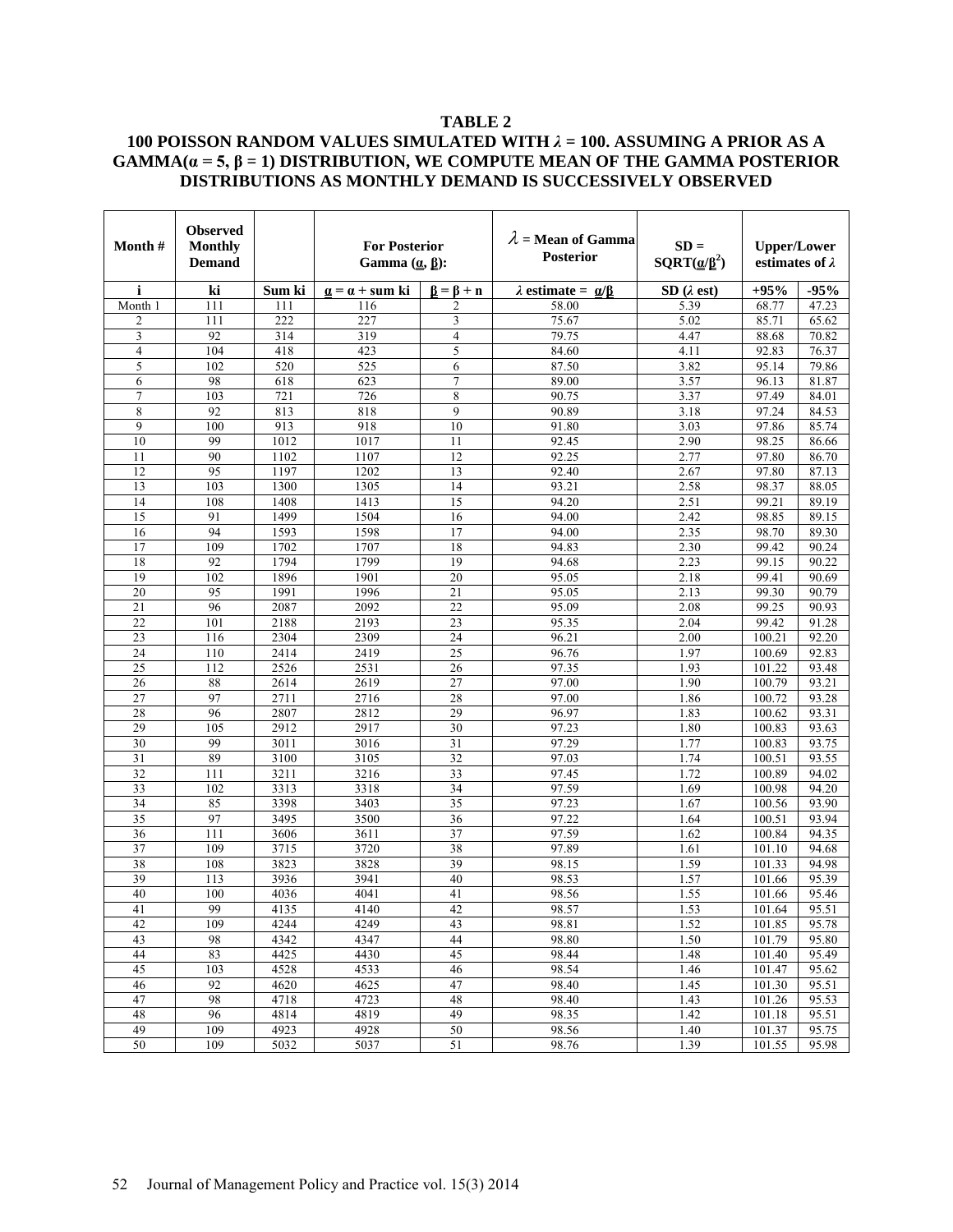## **TABLE 2 (CONTD.) 100 POISSON RANDOM VALUES SIMULATED WITH λ = 100. ASSUMING A PRIOR AS A**  GAMMA $(a = 5, \beta = 1)$  DISTRIBUTION, WE COMPUTE MEAN OF THE GAMMA POSTERIOR **DISTRIBUTIONS AS MONTHLY DEMAND IS SUCCESSIVELY OBSERVED**

| Month           | <b>Observed</b><br>Monthly |              | <b>For Posterior</b><br>Gamma $(\underline{\alpha}, \underline{\beta})$ : |                                        | $\lambda$ = Mean of              | $SD =$                        | <b>Upper/Lower</b>     |                       |
|-----------------|----------------------------|--------------|---------------------------------------------------------------------------|----------------------------------------|----------------------------------|-------------------------------|------------------------|-----------------------|
| #               | <b>Demand</b>              |              |                                                                           |                                        | <b>Gamma Posterior</b>           | $\text{SQRT}(\alpha/\beta^2)$ | estimates of $\lambda$ |                       |
| i               | ki                         | Sum ki       | $\mathbf{a} = \mathbf{a} + \mathbf{sum}$ ki                               | $\mathbf{B} = \mathbf{B} + \mathbf{n}$ | $\lambda$ estimate = $\alpha$ /B | SD(2est)                      | $+95%$                 | $-95%$                |
| 51              | 93                         | 5125         | 5130                                                                      | 52                                     | 98.65                            | 1.38                          | 101.41                 | 95.90                 |
| 52              | 86                         | 5211         | 5216                                                                      | 53                                     | 98.42                            | 1.36                          | 101.14                 | 95.69                 |
| 53              | 96                         | 5307         | 5312                                                                      | 54                                     | 98.37                            | 1.35                          | 101.07                 | 95.67                 |
| 54              | 92                         | 5399         | 5404                                                                      | 55                                     | 98.25                            | 1.34                          | 100.93                 | 95.58                 |
| 55              | 93                         | 5492         | 5497                                                                      | 56                                     | 98.16                            | 1.32                          | 100.81                 | 95.51                 |
| 56              | 93                         | 5585         | 5590                                                                      | 57                                     | 98.07                            | 1.31                          | 100.69                 | 95.45                 |
| 57              | 116                        | 5701         | 5706                                                                      | 58                                     | 98.38                            | 1.30                          | 100.98                 | 95.77                 |
| 58              | 103                        | 5804         | 5809                                                                      | 59                                     | 98.46                            | 1.29                          | 101.04                 | 95.87                 |
| 59              | 105                        | 5909         | 5914                                                                      | 60                                     | 98.57                            | 1.28                          | 101.13                 | 96.00                 |
| 60              | 105                        | 6014         | 6019                                                                      | 61                                     | 98.67                            | 1.27                          | 101.22                 | 96.13                 |
| 61              | 85                         | 6099         | 6104                                                                      | 62                                     | 98.45                            | 1.26                          | 100.97                 | 95.93                 |
| 62              | 95                         | 6194         | 6199                                                                      | 63                                     | 98.40                            | 1.25                          | 100.90                 | 95.90                 |
| 63              | 109                        | 6303         | 6308                                                                      | 64                                     | 98.56                            | 1.24                          | 101.04                 | 96.08                 |
| 64              | 108                        | 6411         | 6416                                                                      | 65                                     | 98.71                            | 1.23                          | 101.17                 | 96.24                 |
| 65              | 81                         | 6492         | 6497                                                                      | 66                                     | 98.44                            | 1.22                          | 100.88                 | 96.00                 |
| 66              | 94                         | 6586         | 6591                                                                      | 67                                     | 98.37                            | 1.21                          | 100.80                 | $\frac{95.95}{95.95}$ |
| 67              | 91                         | 6677         | 6682                                                                      | 68                                     | 98.26                            | 1.20                          | 100.67                 | 95.86                 |
| 68              | 92                         | 6769         | 6774                                                                      | 69                                     | 98.17                            | 1.19                          | 100.56                 | 95.79                 |
| 69              | 93                         | 6862         | 6867                                                                      | 70                                     | 98.10                            | 1.18                          | 100.47                 | 95.73                 |
| 70              | 120                        | 6982         | 6987                                                                      | $\overline{71}$                        | 98.41                            | 1.18                          | 100.76                 | 96.05                 |
| 71              | 107                        | 7089         | 7094                                                                      | 72                                     | 98.53                            | 1.17                          | 100.87                 | 96.19                 |
| 72              | 104                        | 7193         | 7198                                                                      | 73                                     | 98.60                            | 1.16                          | 100.93                 | 96.28                 |
| 73              | 105                        | 7298         | 7303                                                                      | 74                                     | 98.69                            | 1.15                          | 101.00                 | 96.38                 |
| 74              | 87                         | 7385         | 7390                                                                      | 75                                     | 98.53                            | 1.15                          | 100.83                 | 96.24                 |
| $\overline{75}$ | 89<br>94                   | 7474         | 7479                                                                      | 76                                     | 98.41                            | 1.14                          | 100.68                 | 96.13                 |
| 76<br>77        | 91                         | 7568         | 7573<br>7664                                                              | 77<br>78                               | 98.35<br>98.26                   | 1.13<br>1.12                  | 100.61<br>100.50       | 96.09                 |
| 78              | 115                        | 7659<br>7774 | 7779                                                                      | 79                                     | 98.47                            |                               | 100.70                 | 96.01<br>96.24        |
| 79              | 95                         | 7869         | 7874                                                                      | 80                                     | 98.43                            | 1.12<br>1.11                  | 100.64                 | 96.21                 |
| 80              | 98                         | 7967         | 7972                                                                      | 81                                     | 98.42                            | 1.10                          | 100.62                 | 96.22                 |
| 81              | 96                         | 8063         | 8068                                                                      | 82                                     | 98.39                            | 1.10                          | 100.58                 | 96.20                 |
| 82              | 104                        | 8167         | 8172                                                                      | 83                                     | 98.46                            | 1.09                          | 100.64                 | 96.28                 |
| 83              | 93                         | 8260         | 8265                                                                      | 84                                     | 98.39                            | 1.08                          | 100.56                 | 96.23                 |
| 84              | 112                        | 8372         | 8377                                                                      | 85                                     | 98.55                            | 1.08                          | 100.71                 | 96.40                 |
| 85              | 106                        | 8478         | 8483                                                                      | 86                                     | 98.64                            | 1.07                          | 100.78                 | 96.50                 |
| 86              | 101                        | 8579         | 8584                                                                      | 87                                     | 98.67                            | 1.06                          | 100.80                 | 96.54                 |
| 87              | 96                         | 8675         | 8680                                                                      | 88                                     | 98.64                            | 1.06                          | 100.75                 | 96.52                 |
| 88              | 100                        | 8775         | 8780                                                                      | 89                                     | 98.65                            | 1.05                          | 100.76                 | 96.55                 |
| 89              | 98                         | 8873         | 8878                                                                      | 90                                     | 98.64                            | 1.05                          | 100.74                 | 96.55                 |
| 90              | 105                        | 8978         | 8983                                                                      | 91                                     | 98.71                            | 1.04                          | 100.80                 | $\overline{96.63}$    |
| 91              | 119                        | 9097         | 9102                                                                      | 92                                     | 98.93                            | 1.04                          | 101.01                 | 96.86                 |
| 92              | 92                         | 9189         | 9194                                                                      | 93                                     | 98.86                            | 1.03                          | 100.92                 | 96.80                 |
| 93              | 106                        | 9295         | 9300                                                                      | 94                                     | 98.94                            | 1.03                          | 100.99                 | 96.88                 |
| 94              | 99                         | 9394         | 9399                                                                      | 95                                     | 98.94                            | 1.02                          | 100.98                 | 96.90                 |
| 95              | 99                         | 9493         | 9498                                                                      | 96                                     | 98.94                            | 1.02                          | 100.97                 | 96.91                 |
| 96              | 111                        | 9604         | 9609                                                                      | 97                                     | 99.06                            | 1.01                          | 101.08                 | 97.04                 |
| 97              | 88                         | 9692         | 9697                                                                      | 98                                     | 98.95                            | 1.00                          | 100.96                 | 96.94                 |
| 98              | 103                        | 9795         | 9800                                                                      | 99                                     | 98.99                            | 1.00                          | 100.99                 | 96.99                 |
| 99              | 88                         | 9883         | 9888                                                                      | 100                                    | 98.88                            | 0.99                          | 100.87                 | 96.89                 |
| 100             | 90                         | 9973         | 9978                                                                      | 101                                    | 98.79                            | 0.99                          | 100.77                 | 96.81                 |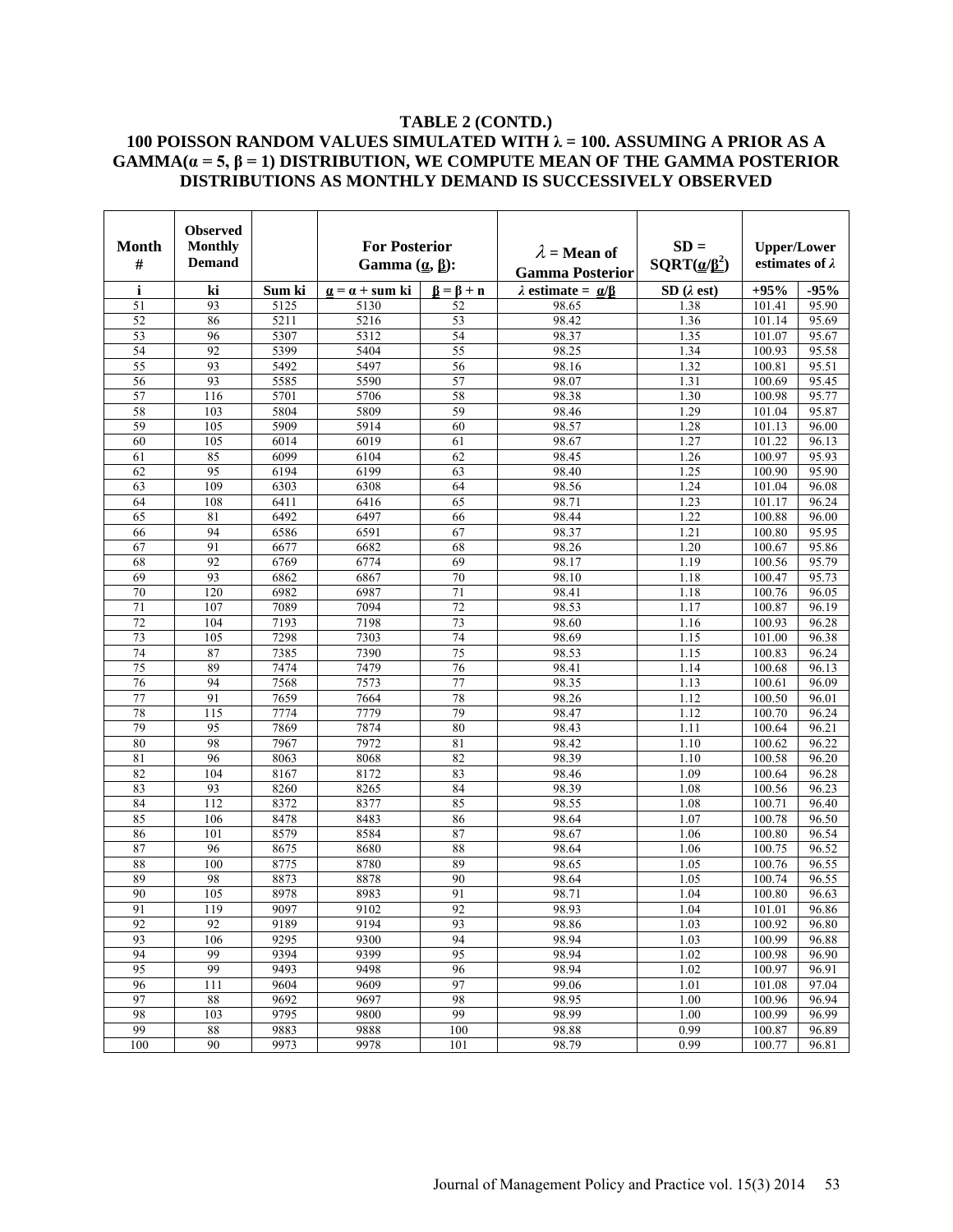One way to operate the (*s, Q*) inventory policy when demand is stochastic is to be myopic (Levy et al. 2007) when one sets the operating values of *s* and *Q* at some initial (prior) guess for the demand rate *λ*, or perhaps collects only a limited amount of demand data and then estimates *λ*. Such trust on an initial guess for  $\lambda$  and not changing it later may even be favored, for this may save the added effort needed to incorporate any emergent evidence about true demand as the business moves forward and one becomes busy. Many practitioners indeed do not change the initial assumption about *a* or  $\lambda$  or even costs, though Azoury and Miller (1994) have amply highlighted the effect of not utilizing emerging information—by comparing Bayesian and non-Bayesian methodologies for it.

Plainly, the *s* and *Q* derived using the initial guess for  $\lambda$  would almost surely be suboptimal, except by accident (Figure 2 indicates the strong dependence of EC on *a* (hence on *λ*)). To test any possible merit of the myopic approach we set the course computationally. Table 3 displays the effect of setting the unknown demand rate  $\lambda$  at some unsubstantiated value (assuming mistakenly this to be the true demand), deriving the flawed *s \** and *Q\** from it, and incurring the consequent expected total cost EC when the (*s, Q*) policy is used. It is straightforward to compare these higher values of EC with the near optimal EC achievable by getting close to the *true demand rate*. We show this here by using the Bayesian approach. The illustration in Table 3 used 100 units/month as the true demand rate whereas the ("wrongly") presumed values of *λ* were set respectively at 25, 50, 75, 150, 200, and 300 units/month. The costs used were  $h = $10/$ unit-month,  $\pi$ 1 = \$500 per backorder event and  $K = $800/$ order placed.

Figures 4 and 5 respectively display the effect of using a *flawed* (differing from the true) demand conjecture ("prior") on the expected total cost (EC), and the service level experienced by customers.

## **TABLE 3 COSTS AND SERVICE LEVELS EXPERIENCED WHEN** *s* **\* AND** *Q***\* ARE SET BASED ON A PRIOR ESTIMATED DEMAND, BUT TRUE DEMAND (***aT***) IS DIFFERENT FROM THE PRIOR ESTIMATE (***a***)**

| $a =$ Estimated demand/month based on a <i>flawed</i> prior guess         | 25                    | 50                    | 75           | <b>100</b>            | <b>150</b>            | 200                   | 300                   |
|---------------------------------------------------------------------------|-----------------------|-----------------------|--------------|-----------------------|-----------------------|-----------------------|-----------------------|
| $aT =$ True demand/month                                                  | 100                   | 100                   | 100          | 100                   | 100                   | 100                   | <b>100</b>            |
| $s^*$ = Optimum Reorder Point based on prior                              | 10                    | 18                    | 25           | 33                    | 47                    | 61                    | 88                    |
| $Q^*$ = Optimum Order Quantity based on prior                             | 65                    | 91                    | 111          | 129                   | 158                   | 183                   | 224                   |
| Holding Cost based on a and $(s^*, Q^*)$                                  | 360                   | 510                   | 624          | 720                   | 883                   | 1019                  | 1248                  |
| Holding Cost based on $(s^*, Q^*)$ but facing True demand                 | 173                   | 385                   | 569          | 721                   | 989                   | 1269                  | 1748                  |
| Replenishment Cost by a and $(s^*, 0^*)$                                  | 310                   | 438                   | 537          | 620                   | 759                   | 876                   | 1073                  |
| Replenishment Cost based on $(s^*, Q^*)$ but facing True demand           | 1239                  | 876                   | 715          | 620                   | 506                   | 438                   | 358                   |
| Shortage Cost by a and $(s^*, O^*)$                                       | 13                    | 18                    | 22           | 26                    | 32                    | 36                    | 45                    |
| Shortage Cost based on $(s^*, Q^*)$ but facing True demand                | 52                    | 36                    | 21           | 26                    | 36                    | 18                    | 15                    |
| Expected Total Cost by a and $(s^*, Q^*)$                                 | 683                   | 966                   | 1183         | 1366                  | 1673                  | 1932                  | 2366                  |
| Expected Total Cost based on $(s^*, Q^*)$ but facing True demand          | 1464                  | 1297                  | 1305         | 1366                  | 1531                  | 1725                  | 2121                  |
| Service level experienced at True Demand but operating at<br>$(s^*, Q^*)$ | 98.8<br>$\frac{0}{0}$ | 97.2<br>$\frac{0}{0}$ | 95.4<br>$\%$ | 93.4<br>$\frac{0}{0}$ | 88.5<br>$\frac{0}{0}$ | 82.5<br>$\frac{0}{0}$ | 59.6<br>$\frac{0}{0}$ |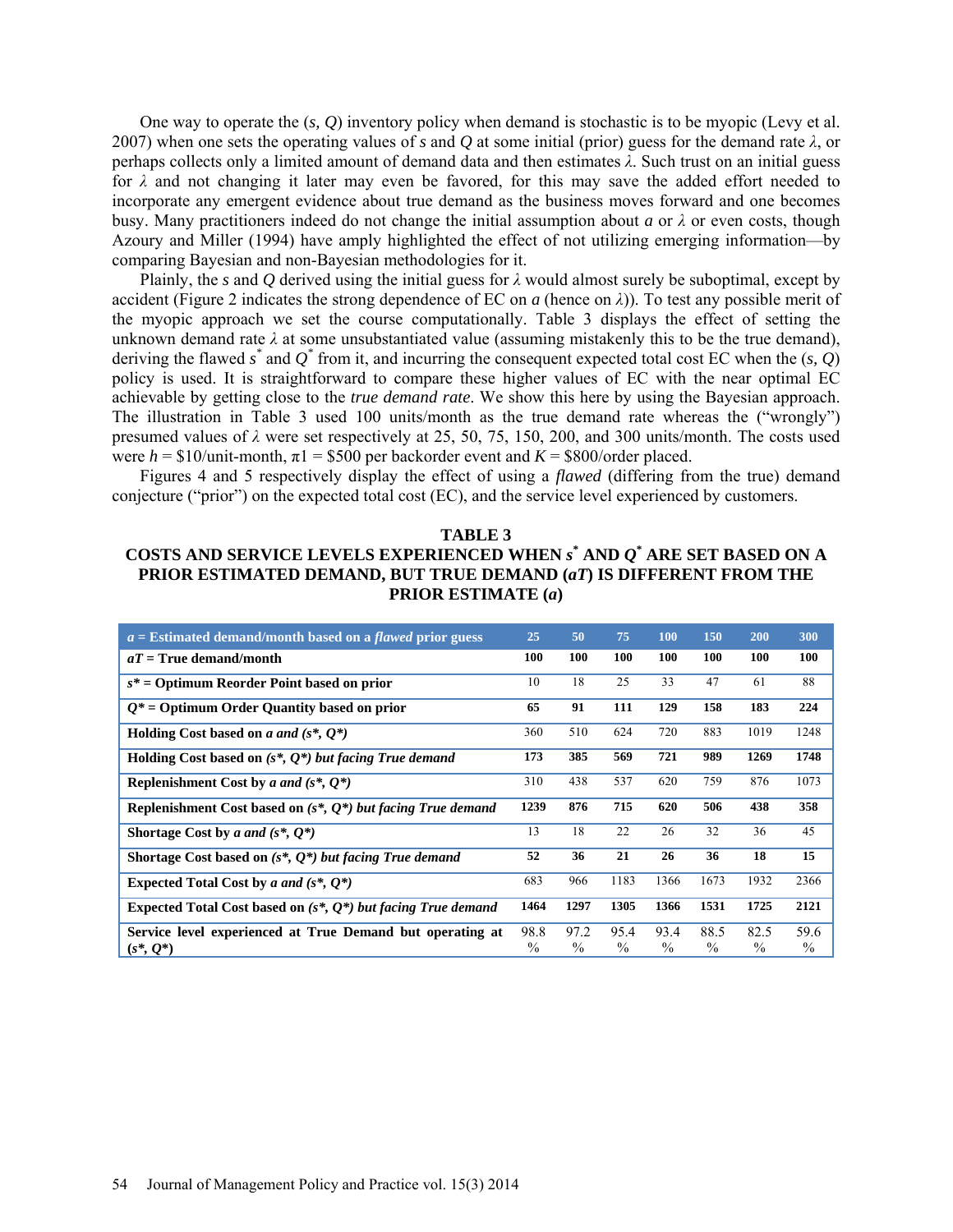### **FIGURE 4 THE EXPECTED TOTAL COST FOR A (***s, Q***) SYSTEM THAT USES A FLAWED PRIOR ESTIMATE THAT IS FAR FROM THE TRUE DEMAND VALUE**



**FIGURE 5 SERVICE LEVEL PROVIDED BY A (***s, Q***) SYSTEM THAT USES A FLAWED PRIOR ESTIMATE THAT IS FAR FROM THE TRUE DEMAND VALUE**

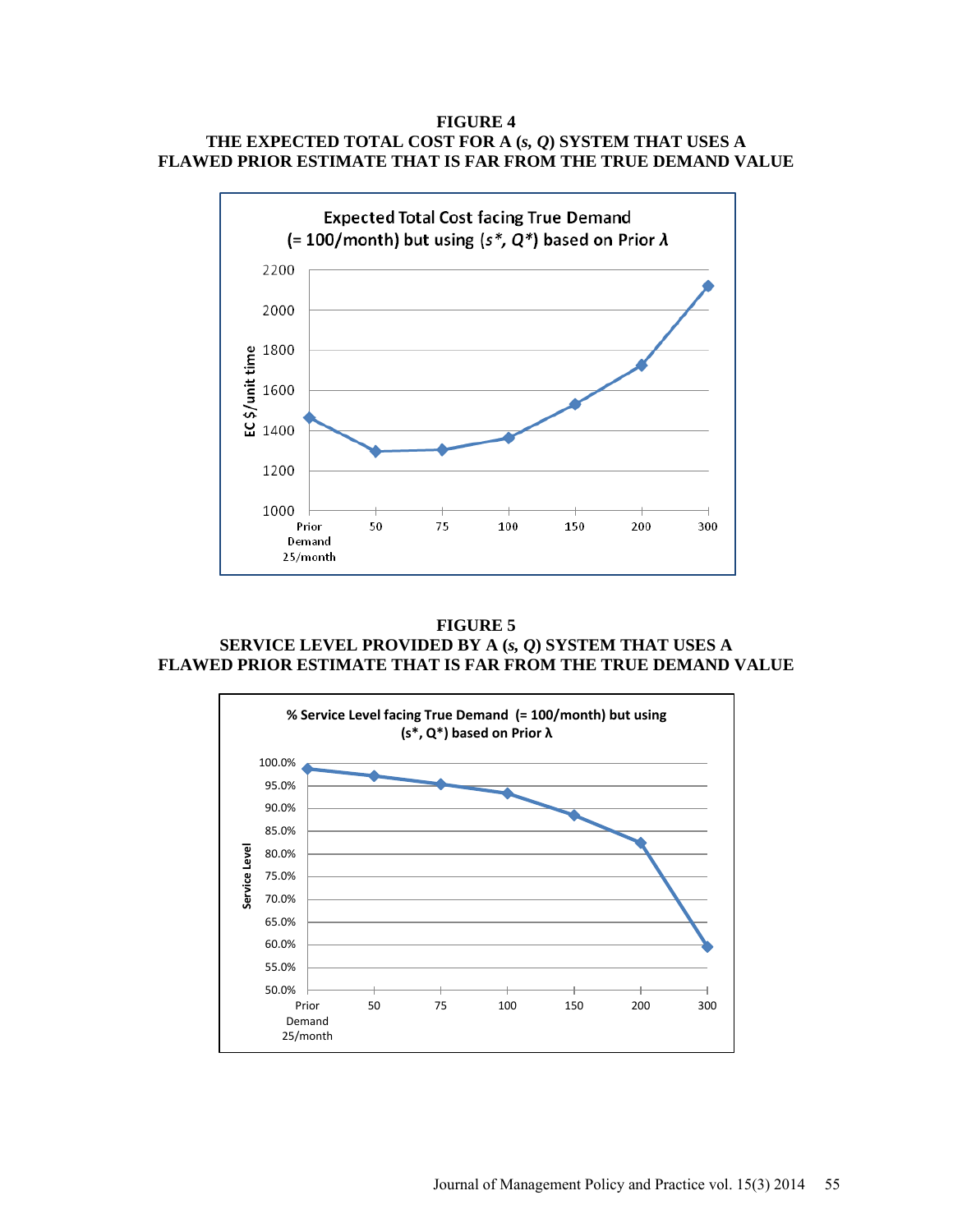A review of Table 3 and Figures 4 and 5 would suggest that the results of using Bayesian learning to keep continually updating the demand estimate provide a mixed message. But a closer look reveals that the minimum total cost (*s, Q*) policy should indeed be based on a demand estimate *as close to* the true demand as is possible. But Figure 4 appears to suggest that a lower guess for demand actually improves customer service! Prima facie, therefore, guessing a low value of demand appears to be doing something good. But such inference is shortsighted and most misleading. More seriously, this is not a defect in the *model* or its analysis, rather perhaps in the analyst's formulation of the problem at hand.

Recall that our objective of setting up the (*s, Q*) model to help find a rational way to manage inventories when demand is stochastic included spelling out the objective first—that of minimizing (1), the expected total cost/unit time. This total cost included three components—the holding cost, the replenishment cost, and the shortage cost. At least for this model, therefore, maximizing customer service per se was not the objective. Customer service  $(F(s))$  enters into (1) via  $Cs$  (=  $\pi 1(1 - F(s))$ ), the cost of short shipment. If one requires the final (*s, Q*) solution to assure a high level of customer service, one would need to use a large value for  $\pi$ 1. Thus, like any optimization attempted, one would need to be clear about the objective of the decision maker—where does he want to put priority?

### **CONCLUSIONS**

This study has investigated the value of incorporating Bayesian learning into the popular (*s, Q*) model for managing inventories when demand is stochastic. The study finds that one can indeed make a decent start by the Bayesian approach—*and stay the course nearly optimally*—while upholding a target service level by suitably selecting costs *and also* keeping the expected operating cost/unit time minimum. Specifically, this study uncovers the high value in continually updating the decisions (a) "when to order", and (b) "how much to order", rather than sticking to the initial guess for the demand average, as is frequently practiced.

Demand has been assumed to follow a stationary Poisson distribution in this work. The Bayesian learning process uses the Gamma conjugate family of distributions to incorporate the latest observed demand data. The learning logic follows the path *prior*  $\rightarrow$  *prior* + *data*  $\rightarrow$  *posterior* of observing and updating stochastic information.

Owing to the non-linear and complex nature of the expressions in the (*s, Q*) model, this work utilized an orthogonal array experimental framework to determine the sensitivity of the two performances (responses)--% service level and total expected cost. For this two working levels for each of the factors monthly demand (*a*), holding cost (*h*), shortage cost  $(\pi 1)$  and order cost (*K*) were selected and a L<sub>8</sub> array was adopted to guide the computations. The following inferences could be drawn:

- Optimal Order Quantity  $Q^*$  is affected significantly by *a*, *h* and *K*, but only mildly by shortage  $\cosh \pi 1$ .
- Service level seems to be robust relative to most factors considered in the region of the cost parameters studied. It is closely related to shortage cost  $\pi$ 1 and the setting of the reorder point  $s^*$ .
- Total Expected Cost/unit time is relatively robust with respect to shortage cost per stock out event  $\pi$ 1, *but* sensitive to *a*, *h* and *K*.
- A myopic estimate of the true demand rate  $\lambda$  would regularly turn out a suboptimal EC.

These deductions—typically unavailable to the inventory manager—suggest that it would be wise to spend effort in *optimally setting* the reorder point  $s^*$  and order quantity  $Q^*$  before one sets out to declare the operational policies to cope with stochastic demand. In a sense, this information is comparable to the knowledge of *relative robustness* of the total operating cost/unit time to EOQ for a deterministic inventory system (see Winston 2003, page 853).

In summary, this study, like the work of Azoury and Miller (1994) conducted for the *n*-period nondepletive inventory model, establishes the worth of following the Bayesian approach to update stochastic information used in the (*s, Q*) inventory system as new demand data become continually available. The result is lowering of the total expected cost throughout the time this inventory system is